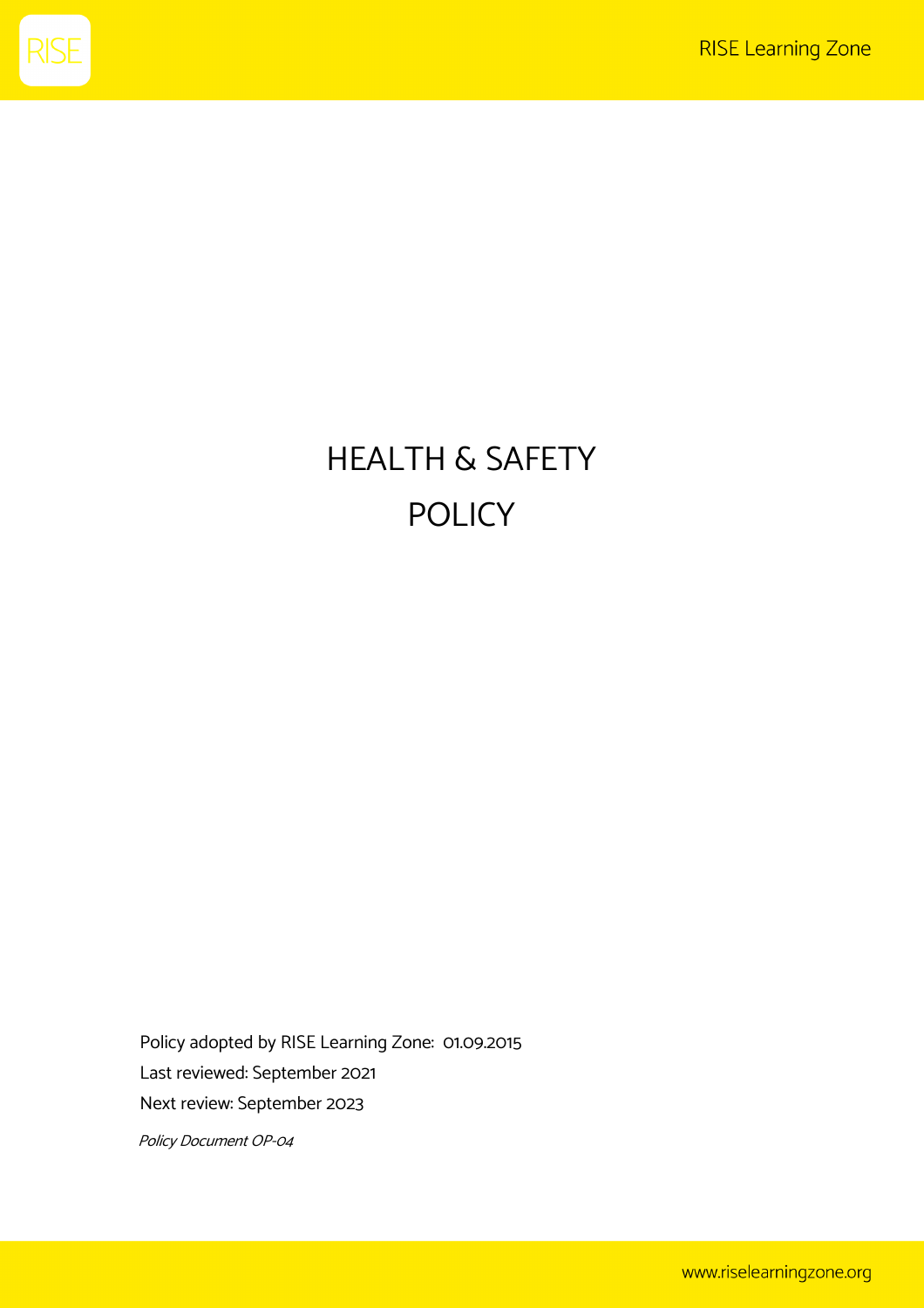# RISE LEARNING ZONE HEALTH & SAFETY POLICY

## **INTRODUCTION**

RISE believes in valuing its team members and young people who use the project. This document outlines RISE 's policy an its practice regarding Health and safety at work and recognises that health and safety is covered by legislation which changes from time to time and may supercede areas covered by law.

## **SECTION 1 - HEALTH AND SAFETY RESPONSIBILITIES AND DUTIES**

It is the responsibility of every employee while at work to take reasonable care for the health and safety of him/herself and of other persons who may be affected by his/her actions or omissions at work. This is clearly set out in the Health and Safety at Work Act 1974 and means that every employee of RISE has an input into this shared responsibility.

#### **Responsibilities**

#### **Board of Directors**

As the employer the Directors could be held responsible for any breach of statutory requirements. The Board should give due care and attention to health, safety and welfare matters when allocating resources. A member of the Board shall report regularly to the Board on health and safety matters.

#### **Project Manager**

The Project Manager shall ensure that all policies are adhered to and implemented, ensuring adequate training and support for the team.

#### **Senior Workers**

Team leaders are responsible for ensuring premises used meet the health and safety requirements in line with team policies. Any breaches of health and safety or remedial action to ensure premises comply with the policy must be raised with the co-ordinator at the earliest opportunity. Project leaders shall ensure that team members and volunteers comply with the policy of the project and ensure new team members are fully inducted into the health and safety regime.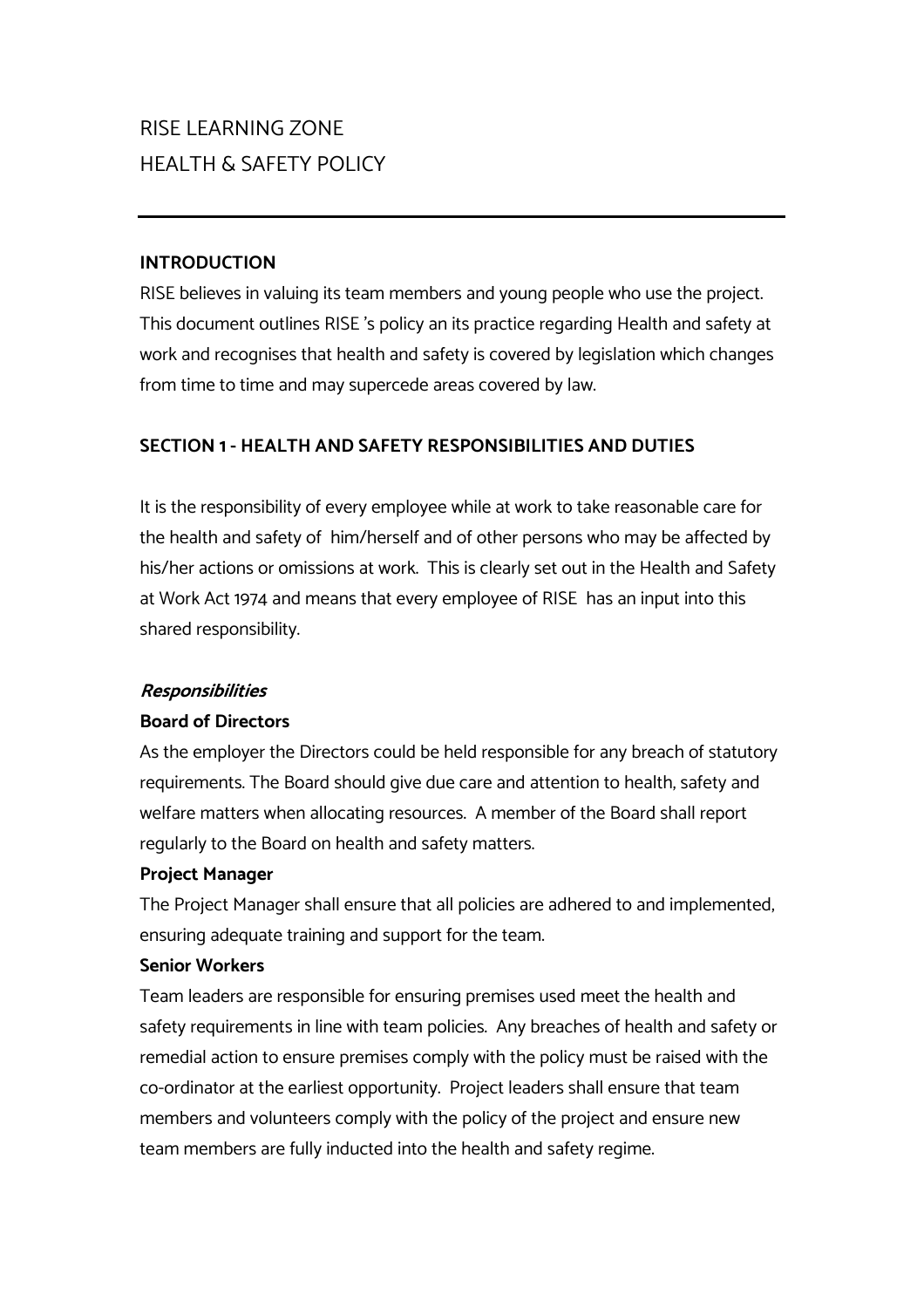# **Inspection of Premises**

# **Annual Inspection**

The health and safety representative from the Board with the project manager shall make an inspection of the premises and equipment of the project ensuring any breaches of the policy are rectified and actioned.

A team training session shall be implemented at least once each year and shall cover aspects of health and safety at work and ensure all team members understand the importance of health and safety at work and RISE health and safety policy.

# **Quarterly Inspection**

The project manager shall ensure every three months that an inspection takes place of the premises and equipment and reported to the Board indicating any action needed. These reports will be logged and filed in the health and safety folder in RISE 's main Office base.

# **SECTION 2 – RISK ASSESSMENT**

The purpose of carrying out risk assessment Is to identify those activities where action needs to be taken to improve existing control measures (or introduce new ones) in order to eliminate accidents at work which result in personal injury or ill health. Written assessments are required by law and should make reference to COSHH.

# **Definitions**

- Activity **–** is the type of work being carried out in the workplace or the equipment used
- Hazard is the potential to cause harm eg electrical shock
- Control Measure the action taken to reduce and prevent harm eg no damage to electrical plugs or cables
- Risk is the likelihood that harm will occur after control measures have been carried out
- Severity rated as MAJOR, SERIOUS, SLIGHT
- Likelihood rated as follows, HIGH, MEDIUM, LOW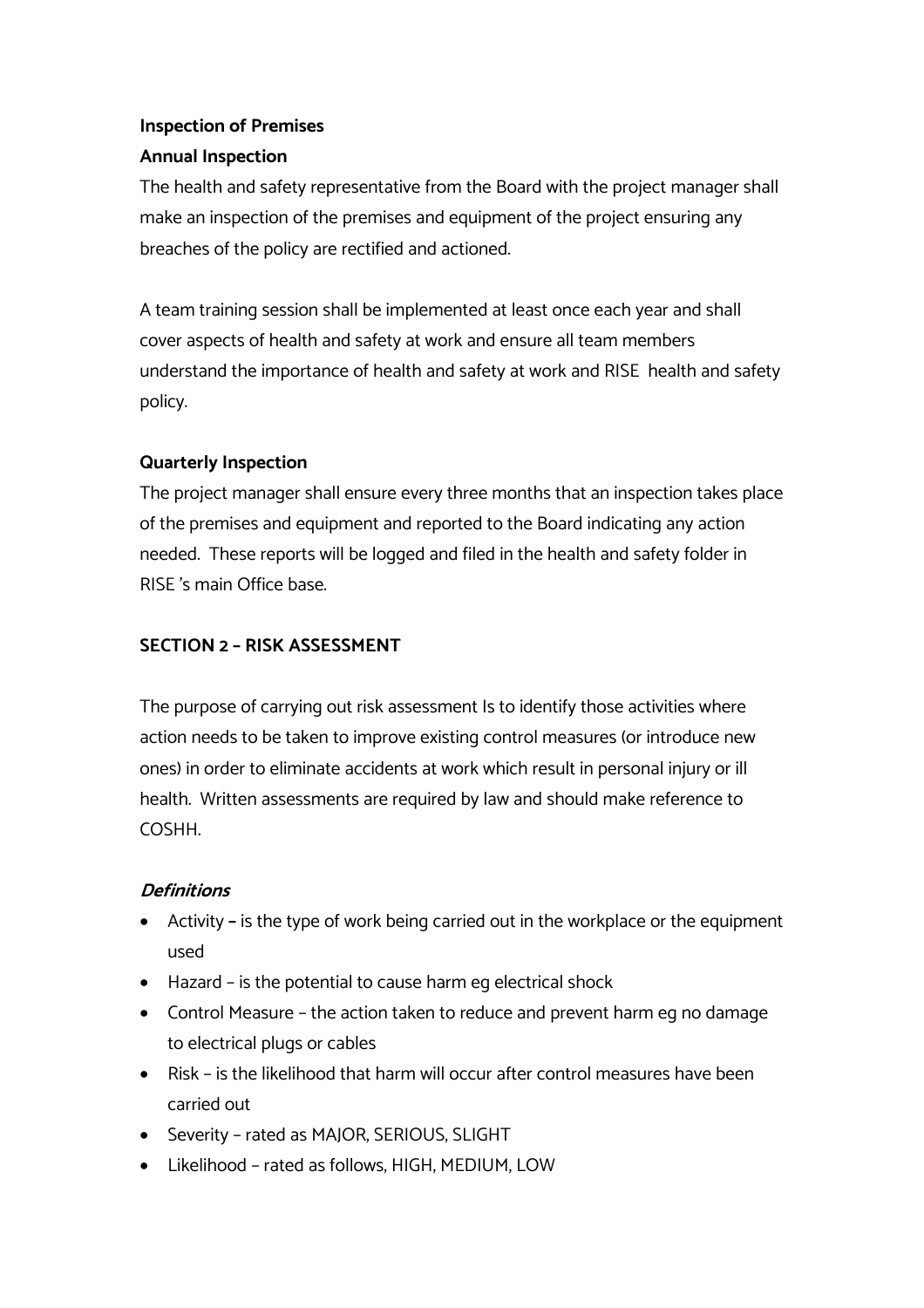The aim is to have risk which is as low as possible ie slight and low

• Priority should be given to those risks which affect large numbers of people or risk which may result in serious harm

See separate risk assessment sheets

#### **SECTION 3 – WORK SAFETY**

**Fire Extinguishers** – to be checked on a monthly basis and serviced annually by a competent person.

**Exits –** must be left clear and unobstructed. Signs shall be visible indicating fire exits.

**General –** Prevention of an accumulation of waste materials which act as ideal agents for fire. Fire extinguishers shall be in designated places and not removed except to fight fires.

**Smoking** – there shall be no smoking in any RISE premises by team members or young people

**Electrical appliances –** except for those appliances which are designed to be left on eg fax etc, all electrical appliances must be turned off and power supply isolated. **Storage & stacking** – Storage and stacking must be done sensibly. Areas should not be overloaded and heavy items stacked on the floor or never above waist height. Loose items should not be stacked higher than 2 metres from the floor. Mobile steps must be used to reach items out of normal reaching height, not chairs!

**First aid –** Basic First Aid facilities will be stored in an easily accessible place for use by team members in an emergency. There will be a named first aider who will be responsible for the maintenance of the first aid box. All team members should undergo a basic training in first aid and emergency procedures. All first aid administered shall be recorded in the accident book.

**Accidents –** In the event of any physical injury to personnel, obtain immediate first aid treatment, if necessary telephone for an ambulance.

Any accident, dangerous occurrence or near miss must be reported to the Coordinator at the earliest opportunity and logged in the incident or accident book. Any serious injury resulting in more than three days off work MUST be reported to the Health and safety Executive.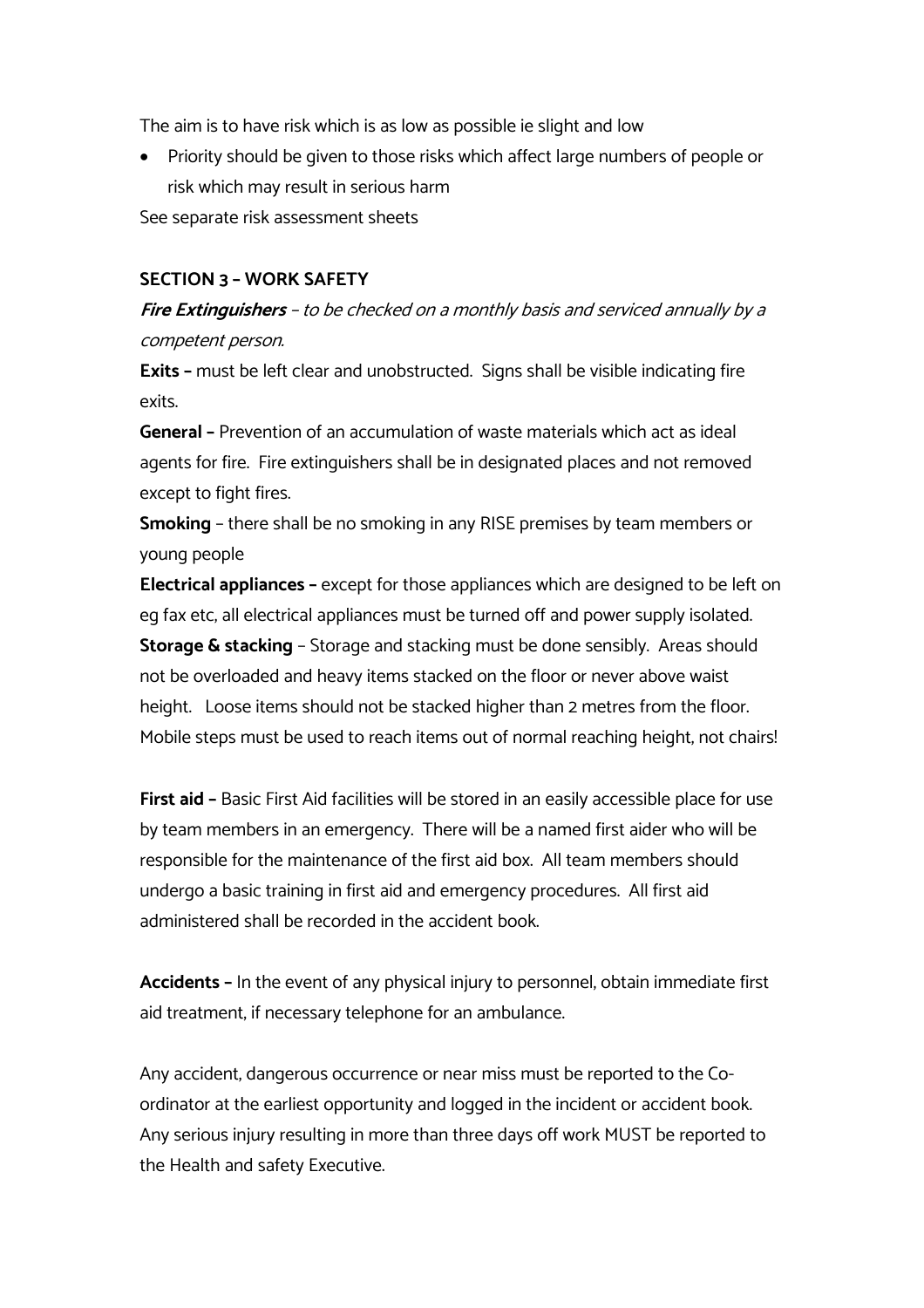#### **Use of VDU (computer screens)**

It is the responsibility of any team member who uses computers to ensure that they take regular breaks from the screen to rest eyes. It is recommended that 2 minutes break is taken for every 15 minutes of keyboard work. It is important that seating is checked and adjusted to suit the operative.

#### **SECTION 4 – CONTROL OF SUBSTANCES HAZARDOUS TO HEALTH**

**What is COSHH?** COSHH provides a legal framework to protect people against health risks from hazardous substances used at work. Substances include paints, cleaning materials, dust, fumes and waste products. Hazardous substances can generally be identified by their own warning label which will denote whether the substance is very toxic, toxic, harmful, corrosive or irritant.

In general terms there will be no occasion where high risk substances are used by team members as part of their work, however where cleaning fluids are kept as part of a cleaning regime they must be clearly labeled, use of protective gloves where there is risk of irritation must be enforced, and in extreme cases the use of goggles or a mask will be instructed. All cleaning substances must be kept in a lockable space and never left out without supervision.

#### **SECTION 5 – FIRE SAFETY**

#### **General duties and responsibilities**

RISE Co-ordinator is the named Fire Officer, however, ALL staff have duties and responsibilities in respect of fire safety and, in particular all project Leaders are responsible for ensuring that fire safety procedures and particular instructions are brought to the attention of, and observed by their staff. All staff should participate in fire safety training – it is essential that all staff understand the character and hazards of fire, smoke and toxic fumes; know the fire hazards involved in their working environment; practice and promote fire prevention and know the right action to take if fire breaks out.

It is the responsibility of every member of staff to report to their Team Leader any instance where fire precautions are not being observed, eg wedging of fire doors, blocking escape routes with furniture or accumulation of rubbish, hazardous or other flammable materials, faulty electrical equipment and gas appliances, and interference with fire safety equipment.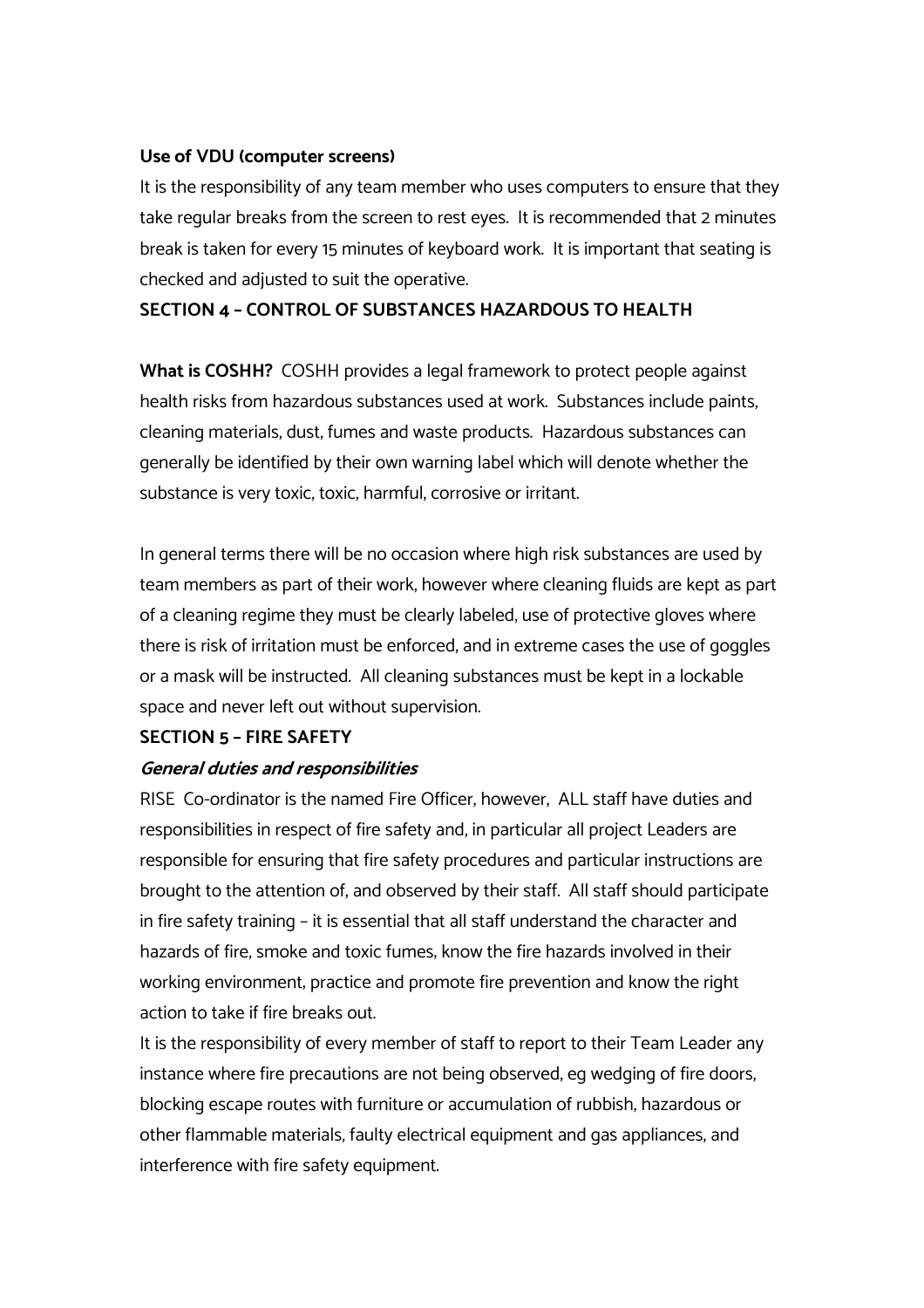# **FIRE DRILL WHAT TO DO IF YOU DISCOVER A FIRE**

- Signal to evacuate the building. Make sure all users within the building are evacuated via the nearest fire exit. All users should be directed towards the Assembly Point.
- Act quietly but firmly, ensuring individuals do not stop to collect personal belongings. Remember seconds can be vital.
- Call the Fire Brigade (by phoning 999). The operator will ask you which service you require – say "Fire" – and then the phone number you are using. When you get through to the Fire Brigade, tell them there is a fire at NGY MyPlace. 29-31 Castle Gate, Nottingham. NG1 7AR
- Take no personal risks but attack the fire if possible with the equipment provided, otherwise close a door on the fire in order to prevent it spreading. Remember you are not a trained fire fighter.
	- When you have done your best to see that all the service users and staff have left the building, go to the Assembly point where the person in charge will check that all persons are accounted for. The Fire Brigade must be told of any persons not accounted for.

# **DO NOT RE-ENTER THE BUILDING**

# **SECTION 6 - PERSONAL & WORK RELATED SAFETY Risk assessments in workplace/security of premises**

Attached to this document in the appendix is a copy of RISE 's risk assessment form. This form must be completed for each new piece of project work and a formal review each quarter. Copies must be filed with the project manager.

# **Admission of 'clients' to bases – number of staff in attendance etc.**

Before any young person may be admitted into any room or premises where RISE is working a check must have been carried out by the project leader to ensure that there is a minimal risk assessment.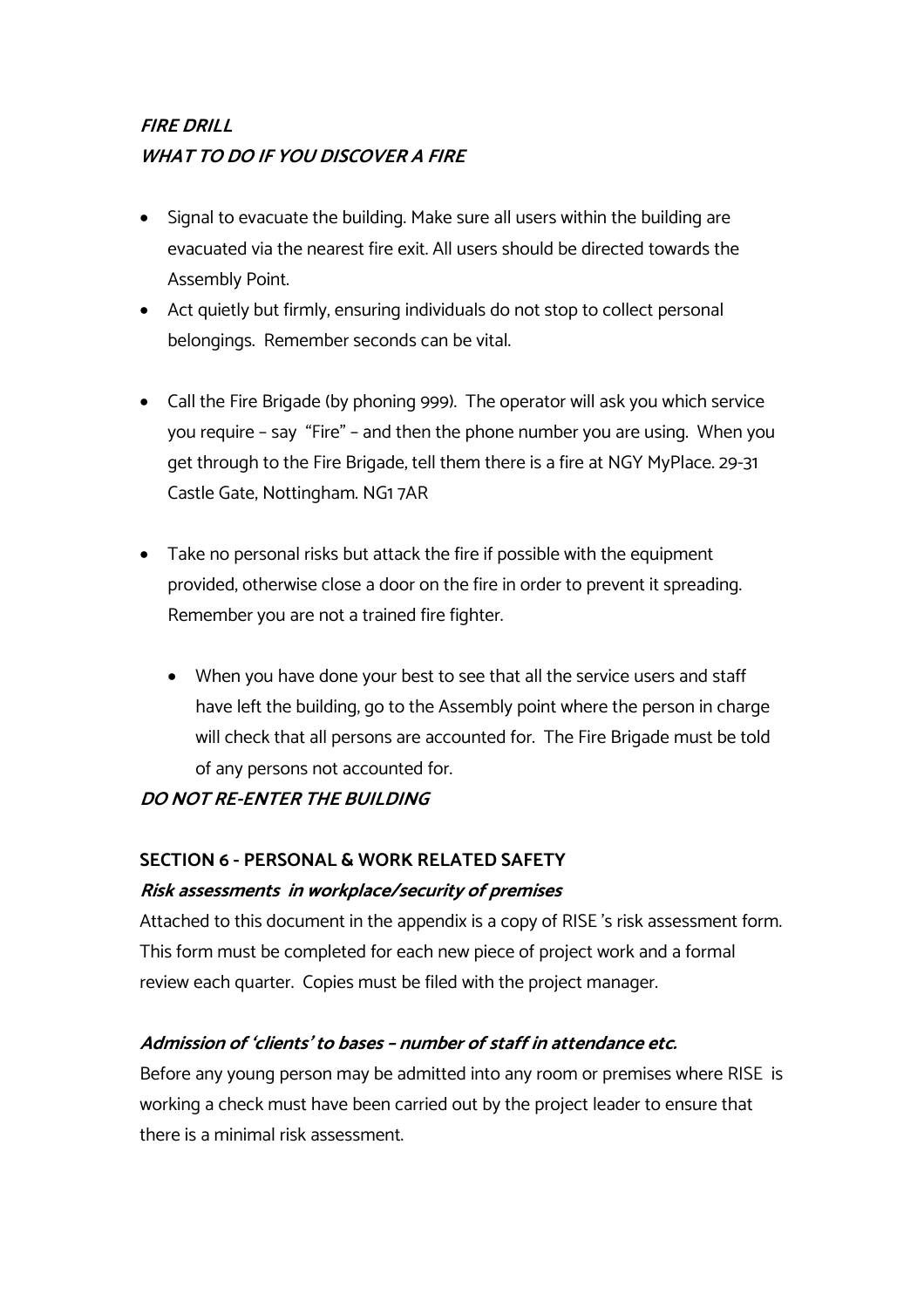No young people may be left unattended in any premises of RISE and wherever possible a staff member must be in each room when it is occupied.

No young people shall be allowed in to any RISE Office except in an emergency and never left unattended.

It is the responsibility of each team leader to ensure that any young person who poses a risk to themselves, staff members or other young people is managed appropriately. This is particularly essential where drug, alcohol or solvents are suspected of being used or where the young person enters the premises in a highly agitated state.

An incident form must be completed in the incident book at the earliest opportunity by the appropriate team member. These will be checked and signed off by the Coordinator on a monthly basis. A copy of the incident form is attached in this appendix.

#### **Out of base activities**

Before any activity takes place outside of RISE 's base it is essential that the following procedures are adhered to:

- 1 The activity is planned, staffed and resourced as agreed with the project manager
- 2 Where necessary parental consent forms have been sent out to parents and returned completed and signed. A copy of these must be filed in RISE Office prior to the activity and the original copy taken by the Team Leader on the activity. Parental consent forms are required for residential activities, activities out of the City of Nottingham, activities where young people will be away from home for more than 4 hours, activities which take place in school time except where prior consent has been authorised by the school eg Life Skills Groups, any activity which involves physical activity.
- 3 It is the responsibility of the team leader to read parental consent forms and become aware of any medication or disability any young person may have which will affect the activity. The team leader must inform the rest of the staff team in an appropriate manner about this and any course of action or medication which needs to be followed.
- 4 An "Out of base" Activity form must be completed prior to the activity and filed in the Office.